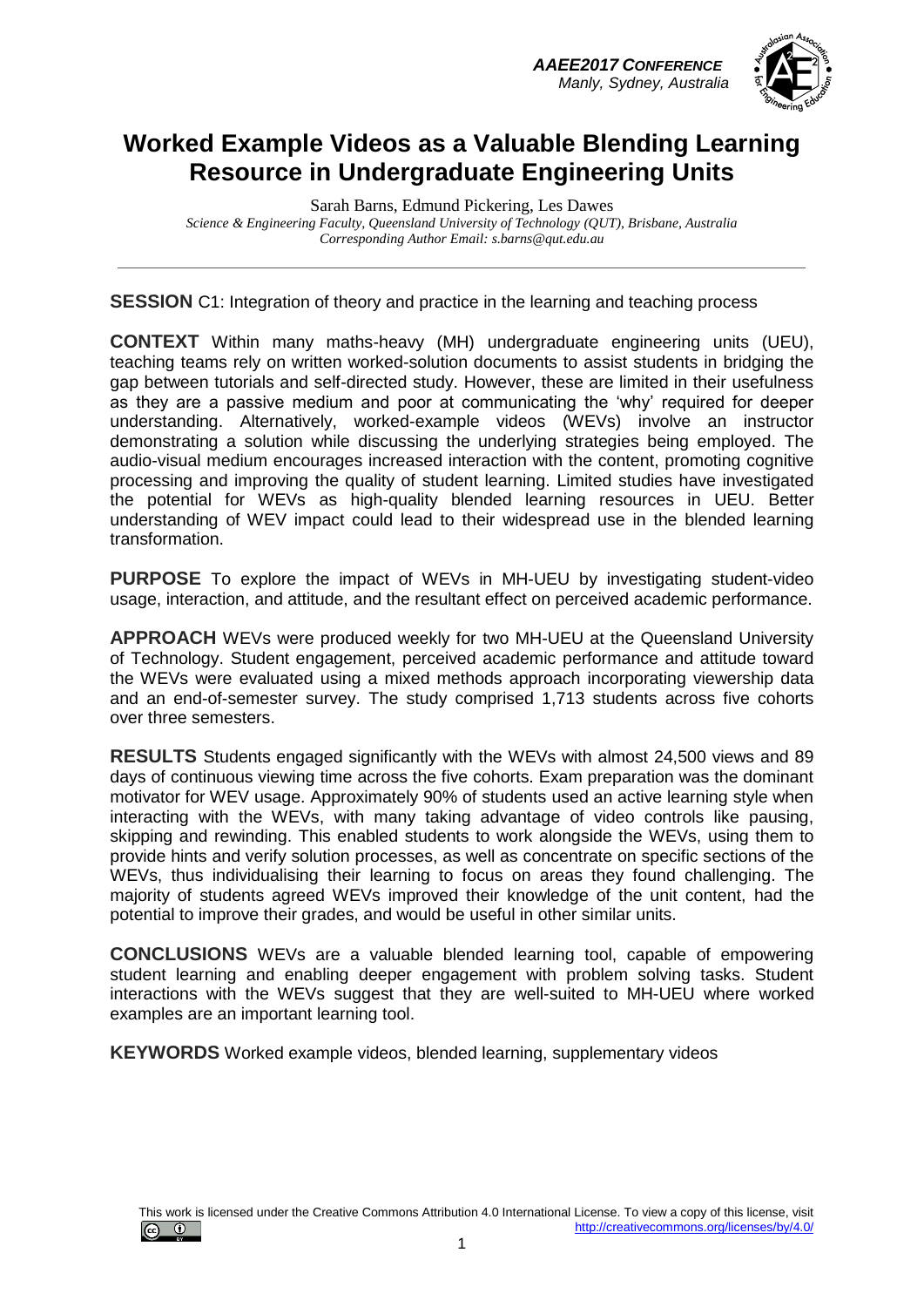## **Introduction**

Engaging students in curriculum is a perpetual challenge, which is now being confronted by the move away from traditional lecture and tutorial delivery into the online space (Whatley & Ahmad, 2007). Blended learning, the combination of face-to-face and online instruction (Garrison & Kanuka, 2004), is the new expectation for engineering education. One opportunity of blended learning is the introduction of worked-example videos (WEVs) to complement the traditional written worked-solutions provided in maths-heavy undergraduate engineering units (MH-UEU). Considerations must be made for how online resources impact on the student experience and learning outcomes. Yet, there has been limited study into the integration of WEVs in UEU. This study will investigate the impact of introducing WEVs into two semester-long UEU. Their impact in terms of student engagement, attitude and achievement, will be evaluated to understand whether WEVs are a suitable blended learning resource for integration into existing units.

## **Background**

Videos are a popular method for delivering online experiences (McGarr, 2009). The rise in their use has been enabled by the advent of YouTube and the accessibility of recording devices like smart phones and tablets, which has made videos cheap and easy to produce (Kay, 2012). Based on a comprehensive literature review by Kay (2012), most videos in the tertiary context have been recorded lectures and audio-overlaid PowerPoint presentations. These video types do not represent innovative approaches to developing online resources, as each mimics a passive classroom experience with little potential for encouraging active learning like group discussion, practice or teaching others (Prince, 2004). This approach to blended learning is counterproductive as video lectures have been shown to be less engaging than face-to-face lectures (Foertsch, Moses, Strikwerda, & Litzkow, 2002) and can serve as direct replacements for classroom experiences leading to reduced class attendance (Wieling & Hofman, 2010). Despite this, there is benefit in the convenience that these videos provide students in terms of ease of viewing and flexibility, as well as for instructors for ease of production and inclusion into existing courses (Wieling & Hofman, 2010).

Another type of video resource is the worked-example style, where mathematical-based problems are worked through step-by-step while the instructor narrates the process (Kay & Kletskin, 2012). WEVs gained significant recognition through the rise of 'Khan Academy' (Khan, 2016) which has become a major educational resource over the past decade by producing short WEVs on a wide range of topics. However the study of their impact in the tertiary education context has been limited (Kay, 2012). With regard to undergraduate engineering, Wandel (2009) and Wandel (2010) produced WEVs targeted at external students of thermodynamics. Belski (2011) and Belski and Belski (2013) studied the effectives of traditional written solutions compared to WEVs, as well as knowledge transfer improvements for an electronics unit. Martin (2016) used videos to demonstrate examples in an electrical engineering unit, however only a handful were made available which were not completed in class. Student cohorts were less than 100 in each of these studies. Thus there is a gap in evaluating the impact and value of WEVs in blended learning for large units.

WEVs show promise for blended learning because they can meet students at their point-ofneed when practicing during their self-directed studies outside of class, making them an excellent resource for complementing face-to-face instruction. In fact, start-ups have begun targeting this space with companies such as 'SpoonFeedMe' emerging as providers of video summaries for specific university courses (SpoonFeedMe, 2017). Video explanations are superior to the written solutions traditionally provided for self-directed practice, as written solutions are unable to effectively convey the underlying problem solving strategies and thought processes used to develop a solution. Instead, students must infer from the lines of working why the process has been done a certain way, with students who are unable to reason this tending to solve related problems with ineffective and erroneous techniques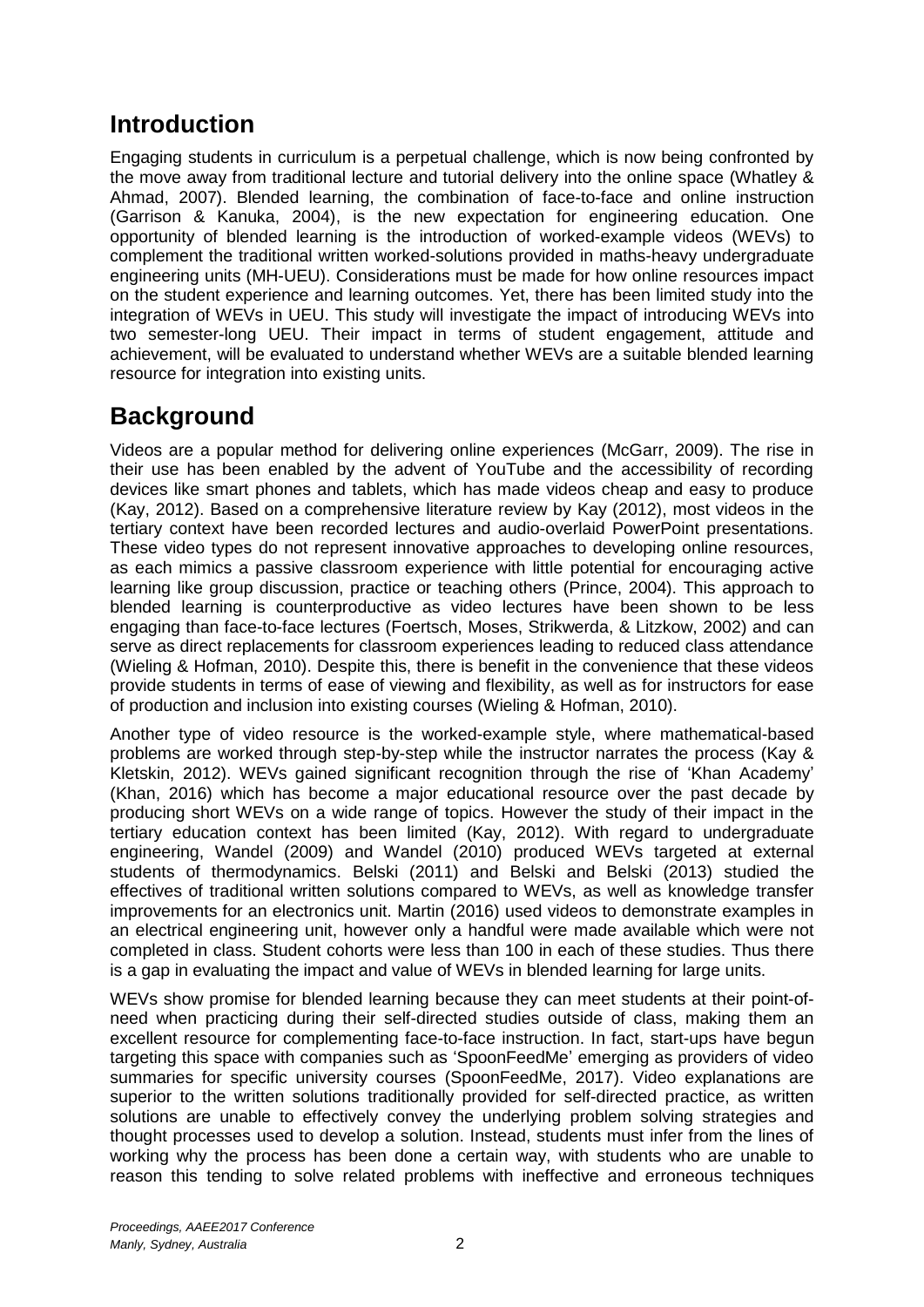(Clement, Lochhead, & Monk, 1981). Unsurprisingly, research indicates that learning requires both visual and audio cues to best promote cognitive processing (Whatley & Ahmad, 2007). WEVs can take advantage of this as well as address the major issues associated with other video types. Incorporating WEVs into self-directed study encourages active learning whilst providing a different experience to that in the classroom, making it a genuine blended learning approach.

# **Methodology**

To investigate WEV impact, a study was conducted across three semesters involving two UEU at the Queensland University of Technology; these units were Dynamics (Dyn) and Mechanics (Mec). Dynamics is a second-year course taken by students in the mechanical engineering stream which introduces the concepts of dynamics for particles and rigid bodies, while Mechanics is a first-year course taken by all engineering students concerned with the physical behaviour of structures subjected to forces. Both units focus on mathematical-based problem solving. All students were based on-campus with the face-to-face contact hours listed in [Table 1.](#page-2-0) Attendance was not enforced and lectures were recorded and made available online. The assessment items for each unit are shown in [Table 1,](#page-2-0) where it is noted that the problem solving task, quizzes and final exam directly assessed problem solving skills with short mathematical-based questions. Dynamics was the first unit to incorporate the WEVs in Semester 1, 2016 with WEVs incorporated into Mechanics the following semester. Data has subsequently been collected for three cohorts of Dynamics and two cohorts of Mechanics.

<span id="page-2-0"></span>

| <b>Attribute</b>                                     | <b>Dynamics</b>                                                                                                                | <b>Mechanics</b>                                                                     |
|------------------------------------------------------|--------------------------------------------------------------------------------------------------------------------------------|--------------------------------------------------------------------------------------|
| Face-to-Face<br><b>Contact Hours</b><br>per Semester | Lectures: 2 hours/week (main) and 1<br>hour/week (maths supplement)<br>Tutorials: 1.5 hours/week<br>Computer Labs: 5 x 2 hours | Lecture: 2 hours/week<br>Tutorials: 1.5 hours/week<br>Experimental Labs: 2 x 2 hours |
| Assessment<br>Items                                  | Problem Solving Task, Computer<br>Lab Assignment, Final Exam                                                                   | 3 x Online Problem Solving Quizzes,<br>Group Design Project, Final Exam              |
| Cohorts                                              | Dyn-1: Semester 1, 2016<br>Dyn-2: Semester 2, 2016<br>Dyn-3: Semester 1, 2017                                                  | Mec-1: Semester 2, 2016<br>Mec-2: Semester 1, 2017                                   |

|  | Table 1: Unit comparison |
|--|--------------------------|
|--|--------------------------|

A set of WEVs were developed for each unit, such that each video focused on a single mathematics-based engineering problem, usually selected from the textbook, which aligned with the key content covered in face-to-face classes. Typically three to four WEVs were produced for each weekly topic, with the problems chosen such that they ranged in difficulty from simple to challenging. WEVs were structured to guide and enhance student learning. Each WEV opened with the question being introduced by the instructor, who then broadly discussed the problem solving approach to be employed, before working through the example systematically step-by-step by writing on the screen. Audio was used to narrate the process, emphasising connections between steps and the underlying principles as recommended by Clark and Mayer (2008). Common mistakes and misconceptions were clarified. Diagrams and visuals were used where appropriate to better communicate key concepts (Mayer, 2001). Videos were typically five to twenty minutes long. The videos were released to students at the end of the relevant week as a supplementary follow-up activity.

The WEVs were styled to break down the barrier between the instructor and the viewer, to maximise engagement and thus encourage active learning. In line with this, the WEVs incorporated a conversational communication-style, with tone and language representative of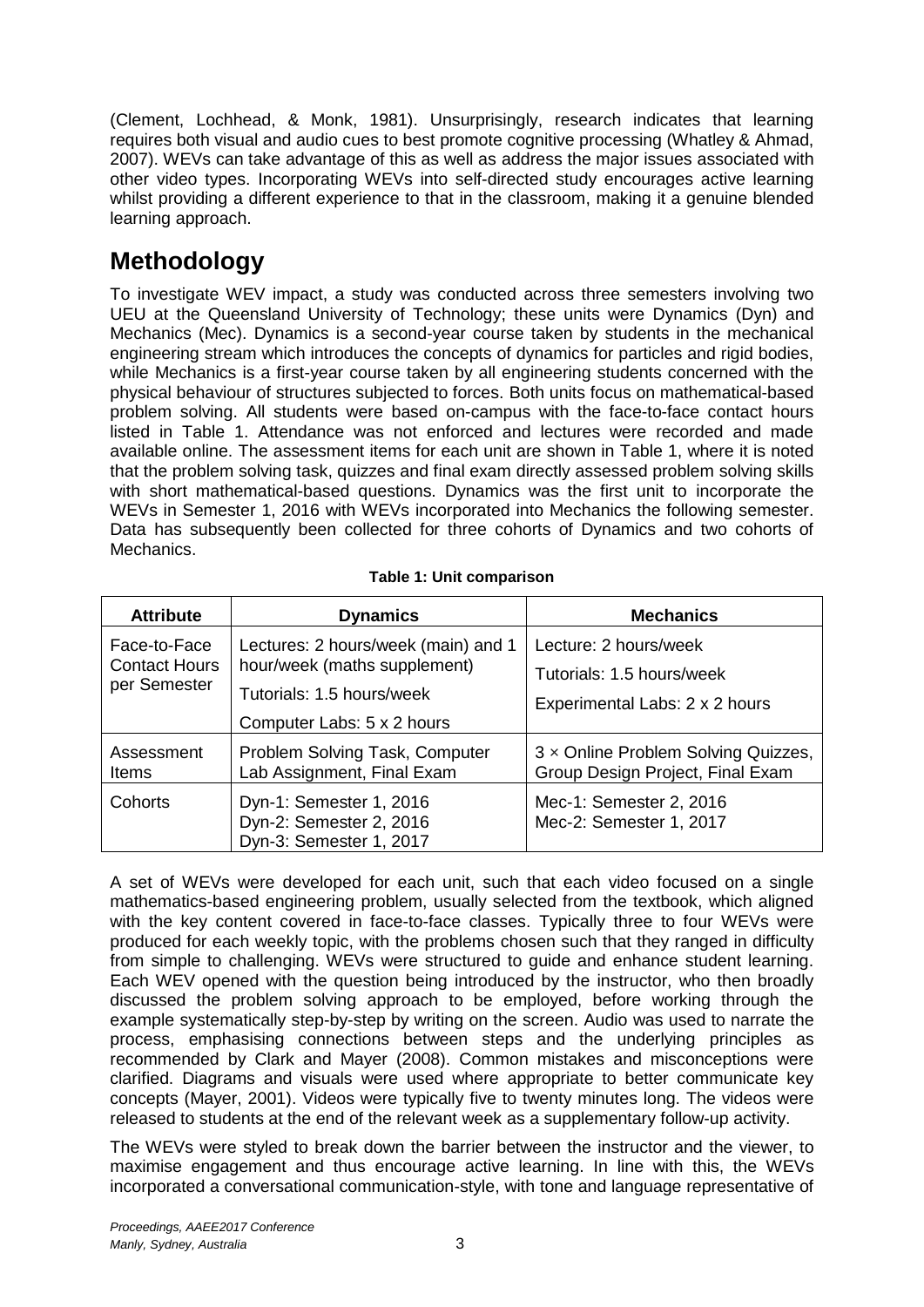a tutorial where the problem is solved in front of an audience. This is supported by Mayer (2001) who advocates that a conversational approach is better for learning than a formal one, as viewers tend to feel that the instructor is engaging with them personally. To further enhance this, video editing was used sparingly, so the real-time thought process of the instructor was captured, maintaining the feel of a natural tutorial. The WEVs were kept as short as possible to maintain the attention of the viewers.

The WEVs were complemented by a 'recap' video for each topic which was similar to the summary presented at the beginning of tutorials. These summaries are also promoted in the literature as a useful tool for revising lecture material and for exam preparation (Whatley & Ahmad, 2007).

In terms of practical implementation, the videos were captured using a Microsoft Surface Pro computer with the pen accessory, using the software programs of Microsoft OneNote, Microsoft Screen Expression/Screencast-O-Matic and Microsoft Movie Maker. The videos were uploaded unlisted to a YouTube channel and then embedded within the learning management system (LMS) Blackboard.

A data collection strategy incorporating both quantitative and thematic data was used to assess student-video engagement, interaction and attitude as well as the impact of WEVs on perceived academic performance. Students were surveyed anonymously at the end of each semester to elucidate their interactions and attitudes towards the WEVs. The survey had 10 to 12 questions across a combination of checkbox, Likert scale and open-ended comment responses. The survey was available online and was estimated to take 5 minutes to complete. Thematic analysis was applied to student comments describing how they interacted with the WEVs with data coded manually into two major themes of video controls and prompting. The first dynamics cohort (Dyn-1) was not surveyed. Viewing statistics for all cohorts were collected from YouTube and the LMS.

# **Results & Discussion**

To understand the impact and effectiveness of WEVs in MH-UEU, three main areas were analysed; viewership statistics, student interactions with WEVs and impact on perceived academic performance. [Table 2](#page-4-0) presents key metrics of the WEVs across the five cohorts. It is immediately apparent that students highly utilised the WEVs with a total of 24,478 recorded views, averaging 14.3 views per student. Views per student increased across consecutive cohorts. The increased viewership is attributed to improved awareness of the WEVs by the student body following a promotional drive by teaching staff. This was implemented in response to feedback that students were unaware the WEVs existed until late in the semester (a common problem experienced by other developers of WEVs, e.g. Kay and Kletskin (2012)). The time viewed per student is mixed for consecutive cohorts, which may be attributed to students selectively viewing sections of the videos discussed below.

To analyse this further, WEV viewership throughout the semester was explored [\(Figure 1\)](#page-4-1). For Mechanics cohorts, two notable peaks in viewership were observed coinciding with quizzes held in weeks 4-5 and 8-9 (a third quiz was held in weeks 14-15 but this is hidden by end-of-semester study). The quizzes were only open for seven days which likely contributed to concentrated increases in viewership during these periods. Conversely, dynamics cohorts showed fairly steady viewership throughout the semester, with a slight dip near the end of semester when students were likely finalising assignments (weeks 11- 13). Interestingly, no major change in viewing is evident around the problem solving task due date (week 9) despite students reporting using the WEVs for this assignment. This may be because the assignment was released several weeks before the due date so assignment-related views were spread over a wide timeframe. Most significantly, a large peak is observed at week 15 for all cohorts, making up 57% of the total views. This peak corresponds to the final exam. These findings infer assessment is the largest driver of WEV viewership, which is largely unsurprising given that assessment tends to be a driver for student learning (Brown, 2005).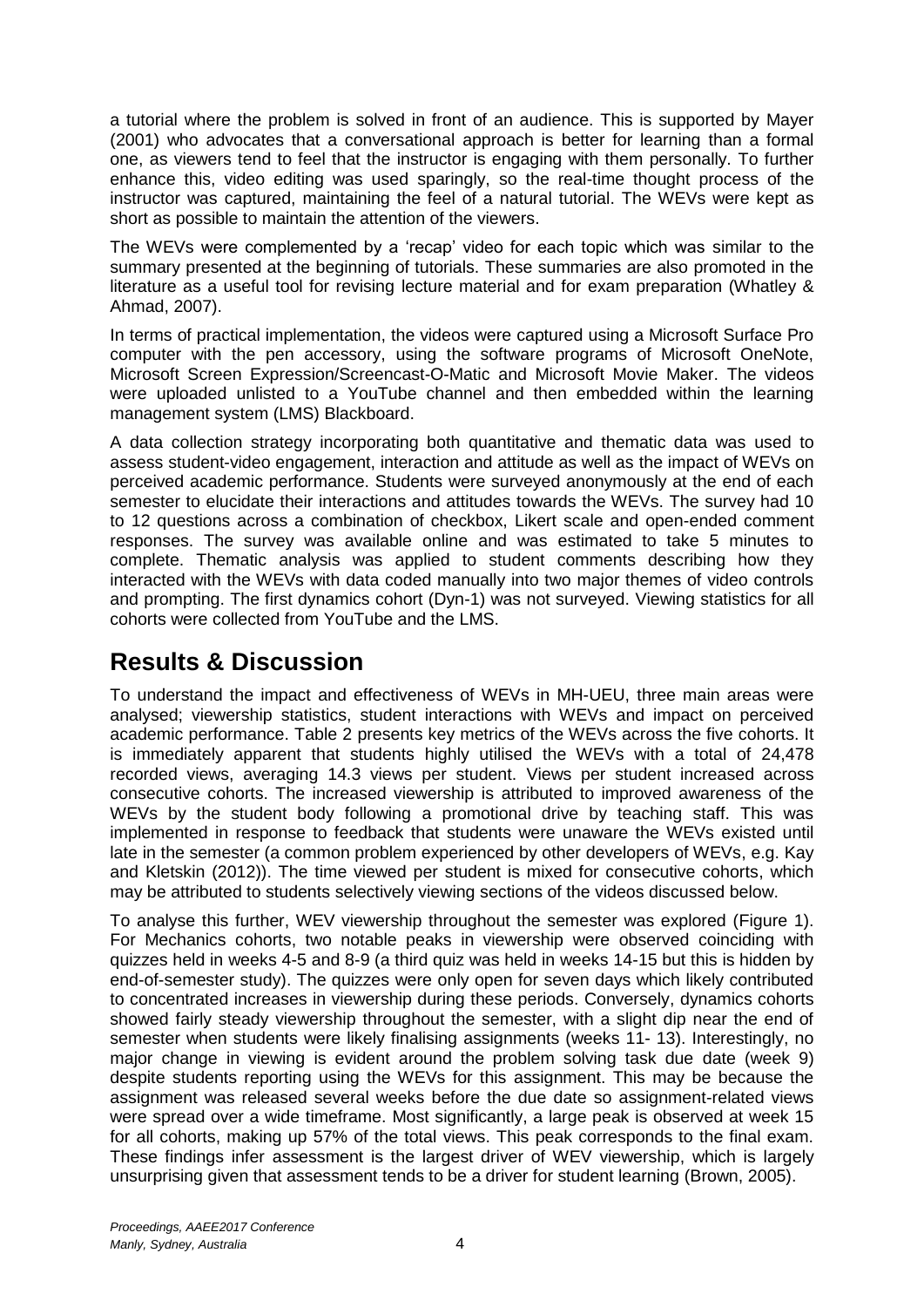<span id="page-4-0"></span>

| <b>Attribute</b>                       | <b>Cohort</b> |       |         |       |       |  |
|----------------------------------------|---------------|-------|---------|-------|-------|--|
|                                        | Dyn-1         | Dyn-2 | $Dyn-3$ | Mec-1 | Mec-2 |  |
| <b>Students Enrolled</b>               | 270           | 160   | 211     | 685   | 387   |  |
| <b>Total Videos</b>                    | 42            | 44    | 44      | 55    | 55    |  |
| <b>Total Views Recorded by YouTube</b> | 3408          | 2501  | 3393    | 8476  | 6700  |  |
| <b>Total Hours Viewed from YouTube</b> | 361           | 203   | 332     | 672   | 568   |  |
| Average Views/Student                  | 12.6          | 15.6  | 16.1    | 12.4  | 17.3  |  |
| Average Minutes Viewed/Student         | 80            | 76    | 95      | 59    | 88    |  |
| <b>Survey Respondents</b>              | N/A           | 33    | 48      | 77    | 90    |  |
| Response Rates %                       | N/A           | 21    | 23      | 11    | 23    |  |

**Table 2: Key metrics of WEVs across cohorts**



**Figure 1: WEVs views per week from YouTube (inset zoomed in)**

<span id="page-4-1"></span>Hypothesising that WEVs encourage deep learning, student interactions with WEVs were investigated via the end of semester survey. Students were asked about their motivations for using the WEVs with results shown in [Figure 2a](#page-5-0). Both units show similar trends, with the vast majority of students reporting exam revision as a key driver; this is in line with the above viewership analysis. Despite assessment being the dominant driver for WEVs usage, between 30% and 50% of students reported using WEVs in an ongoing capacity during the semester for consolidating learning in face-to-face classes, to make up for missed classes, and to clarify understanding of challenging concepts. A small minority of students reported using the WEVs as a replacement for tutorial attendance. This suggests WEVs provide an effective blended learning experience which has minimal impact on reducing class attendance.

It is interesting that fewer students used the WEVs for assignments than for the exam. This may be explained by assignments setting a well-defined task compared to exams, for which students only know the broad topics being assessed. This means there is more value in reviewing a large number of problems for exams, such as those in the WEVs, in order to prepare for all possibilities. Furthermore, the assignments in both units tended to test content soon after it was taught compared to the exams which assessed content taught weeks in the past. Thus the WEVs became an excellent tool for systematic revision, supported by student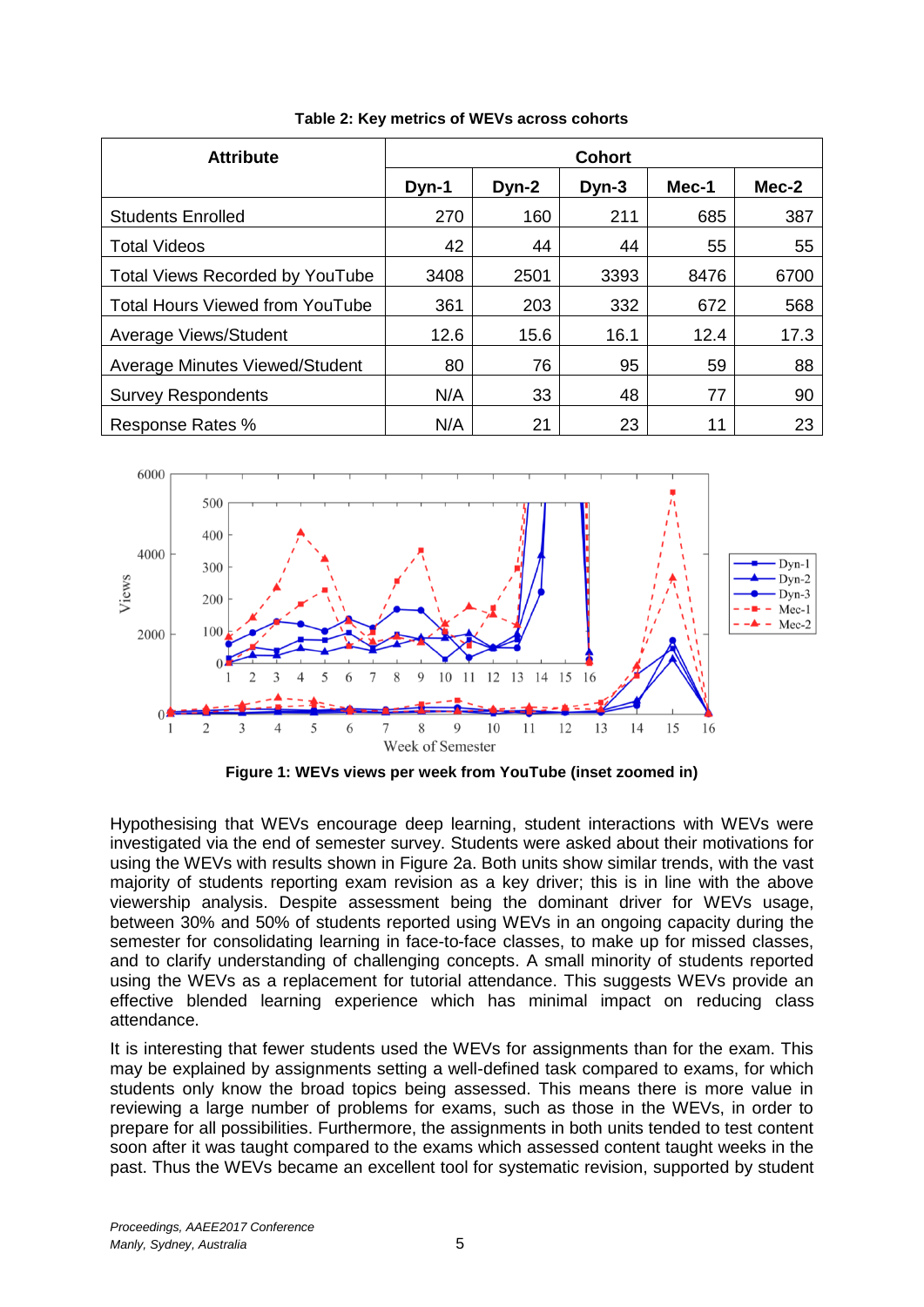

<span id="page-5-0"></span>**Figure 2: (a) Reasons students used the WEVs from survey responses, (b) Student responses to how they typically interacted with WEVs**

comments such as, "I have looked at the videos as part of my revision … they are a great refresher." This demonstrates WEVs are well-suited to units with significant final exams. The similarity of an assignment's style to the WEVs can also help to pinpoint the types of units that would see the most engagement with WEV resources. In Mechanics, of the students who reported using the WEVs for assignment help, 98% said this was for the quizzes and just 25% for the group project. The quizzes asked questions similar to the WEVs, while the project was very different, requiring analysis of a structure for its cause of failure and then an open-ended redesign. Likewise, in Dynamics, of the students who reported using the WEVs for assignment help, 100% said they used them for the problem solving task and 64% for the computer lab assignment. The problem solving task asked questions similar to the WEVs, whereas the computer lab assignment required simulation of problems using software and comparison with hand calculations. This suggests WEVs are well-suited to units with assessment strategies centred on testing problem solving skills with questions similar in style to those presented in the WEVs.

[Figure 2b](#page-5-0) shows how students interacted with the WEVs. Approximately 90% of students solved the examples before, during or after watching the WEV and thus employed an active learning approach, compared to only 10% of students who did not attempt the examples and consequently used a passive approach. This provides strong evidence that WEVs can facilitate active learning opportunities where students independently practice their problem solving skills. This is important as the shift from a receiving learning mode to a participating learning mode is linked to better understanding and knowledge retention (Prince, 2004).

To further explore student-video interactions, thematic analysis was conducted on open responses where students described how they interacted with the WEVs. The first major theme identified was using the video controls of pausing, rewinding and skipping. Students most frequently discussed using pausing to work alongside the WEVs with comments such as, "I paused throughout the video and attempted to move farther from there and if I was stuck I would continue with the video." This is consistent with the earlier finding that the majority of students were attempting the questions while engaging with the WEVs. Skipping and rewinding were regularly noted as a way of focusing on the parts of a question which were most challenging. This was supported by comments like, "I usually skipped over easy parts and repeated watching the most important parts of solving the question." This suggests WEVs can enable students to individualise their learning and review aspects they find challenging at their own pace. This self-paced learning afforded by the video medium has previously been identified as an area which students enjoy (Chester, Buntine, Hammond, & Atkinson, 2011).

The second major theme identified in the thematic analysis was prompting, with students using the WEVs to further their learning in different ways. Some students reported using the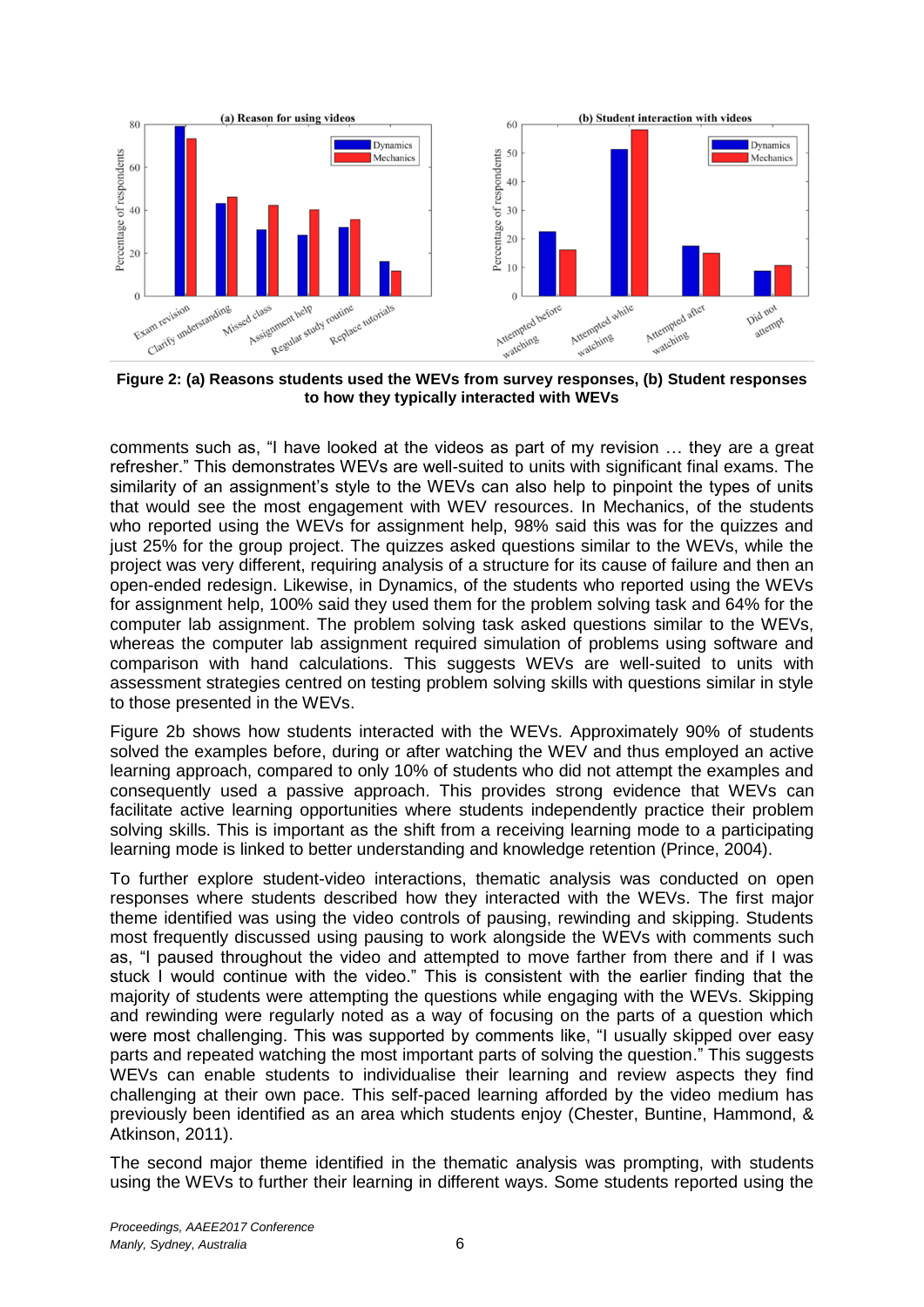WEVs to prompt their solution processes in real-time to give hints on how to proceed when they became stuck. This contrasted against others using the WEVs as reinforcement for their problem solving strategy such as, "Attempted sections at a time. So when a new part of the solution was about to start I would attempt it and then verify that I did it right with the video." Some students reported using the WEV examples as a guide for attempting additional examples from the textbook, evidenced by comments like, "Watched the video and applied the theory to another question." This implies the WEVs can serve as a launching pad for further study. This could be further encouraged by recommending additional practice problems related to each worked-example, which was in fact proposed by some students when asked how the WEV concept could be improved. These findings support WEVs as a means of encouraging active learning.

The survey also assessed whether students felt their understanding of engineering concepts had improved and if they would get a better grade from using the WEVs. The results are shown in [Figure 3\(](#page-6-0)a-b). This shows most students strongly agree the WEVs had a positive impact on their technical content knowledge, and they perceive this would result in better grades in the unit. This suggests WEVs can contribute to improving academic performance. Furthermore, students agreeing that their understanding had increased, suggests that they were not using the WEVs as a tool for memorising solution processes, but rather learning the content on a deeper level. [Figure 3c](#page-6-0) shows student attitudes toward the WEV resources are extremely favourable, with the majority strongly agreeing that they would use WEVs if made available other similar units. This was also echoed frequently in the open responses, again strengthening the argument that these WEVs would be suitable for other units.



<span id="page-6-0"></span>**Figure 3: Likert scale responses to survey questions (1=strongly disagree, 5=strongly agree)**

### **Conclusions**

WEVs are well-suited to MH-UEU where solving worked-examples is a key teaching tool. Students are most likely to engage with the WEVs around the exam preparation period, with secondary engagement drivers being to reinforce content throughout the semester, make up for missed classes, clarify understanding of difficult concepts, and help for assignments which ask questions similar in style to the worked-examples. Only a small number of students reported using the WEVs to replace tutorials, indicating that the WEVs were primarily used to compliment face-to-face classes.

Students overwhelming interact with the WEVs using an active learning approach by independently working through the questions, often using the WEVs for hints when they get stuck and to verify their solutions. This is enabled by the video controls of pausing, skipping and rewinding which allow students to personalise their learning by concentrating on sections of the WEVs which they find challenging. Students report that they understand technical content better and expect to achieve better grades in the unit from using the WEVs. Students